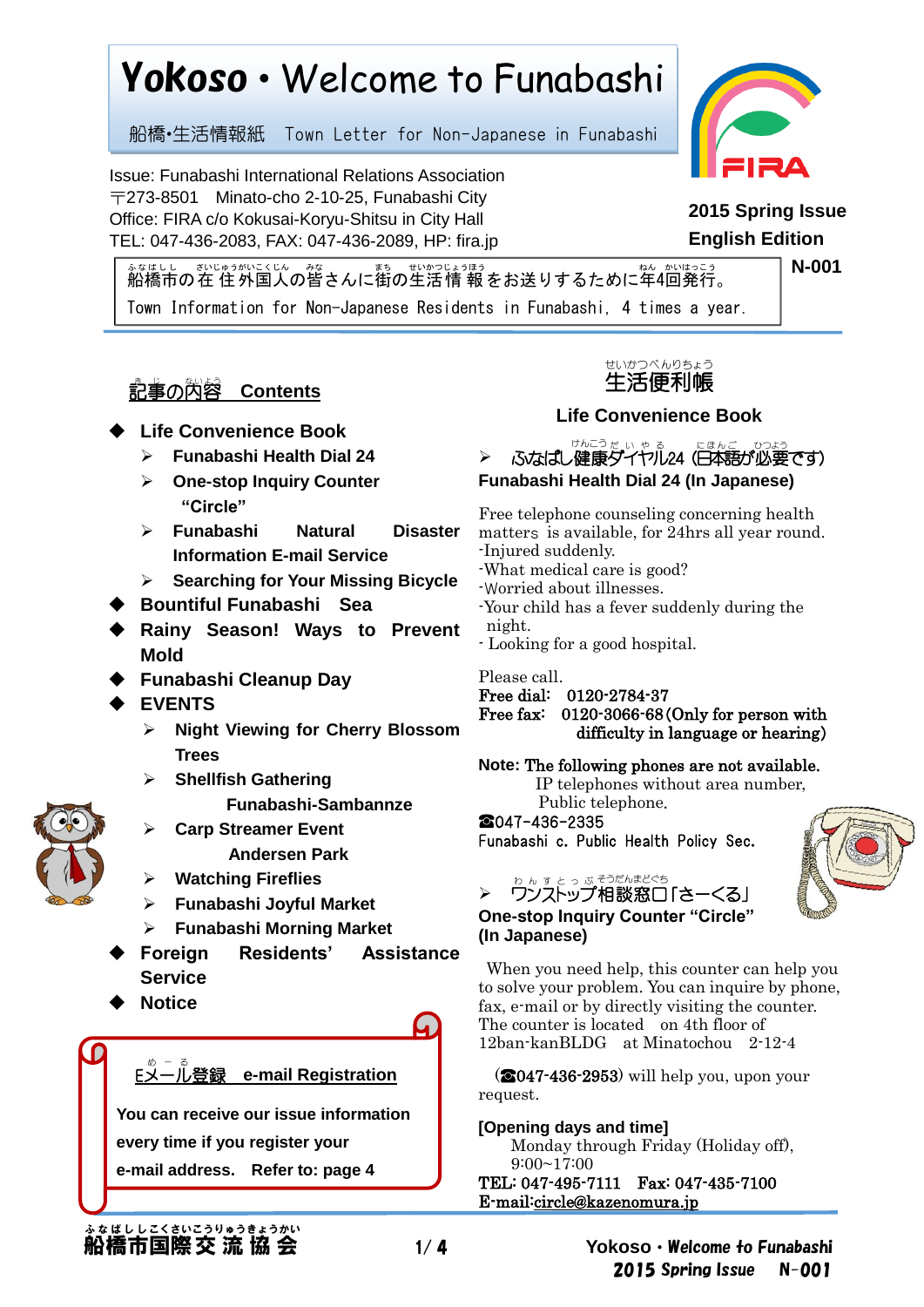#### ≻ ふなばし災害情報メール さいがい じょうほう め ー る

**Funabashi Natural Disaster Information E-mail Service**

 You can obtain information of natural disaster etc. around Funabashi, if you register at the following e-mail service. This is free of charge; however, you will need to pay for postage.

Information of natural disaster…

[funa.saigai@mpme.jp](mailto:funa.saigai@mpme.jp) 

Information of smog…

funa. [smog@mpme.jp](mailto:smog@mpme.jp) 

## How to register:

- 1. Send a blank e-mail.
- 2. Receive a reply.
- 3. If you agree to the "Terms of Condition"in the e-mail, click the URL for registration.
- 4. Check "agree" button and click "register" button.
- 5. Your registration has been completed, if you receive the "Guidance of registration Information".



If you park your bicycle near the train stations or public spaces without permission, it might be taken to another place by the city. You can search for the bicycle in the following two ways. If you cannot find it, inform the police because it may have been stolen.

The bicycles taken by the city are kept for two months then disposed of after that.

① You can search for your bicycle in the chart of abandoned bicycles on the homepage of the city

(www.city.funabashi.chiba.jp/kurashi/koutsu/ 0002/p021468.html).

② You can search for your bicycle by visiting the storage place of abandoned bicycles near the place you lost it. The storage places are opened at 13:00~18:30 every Thursday, Friday and Saturday by the staff. (Japanese is necessary.)

Please check the homepage of the city or ask at the following places of the storages and what you need to receive your bicycle.

Tel: 047-436-2293 Fax: 047-436-2539 Funabashi City Hall, Urban Development Bicycle Measures Section

#### ふなばしの豊 かな海 うみ i. **Bountiful Funabashi Sea**

Old Funabashi, where several major roads passed through, flourished as a post station with many inns for travelers. Furthermore, it was one of the big fishing villages, selling various fish and shellfishes. This village was called "Osainoura", which meant the place nominated by the kitchen of EDO government.

Even now, Funabashi harbor ranks first in Japan, in fish catches of perch. Besides, various fish like flounder, young sea basses, shads and shellfishes like clams and honbinos, are found in the harbor. Annual production of laver also reaches more than 1.6 million sheets and the laver is rated as the highest class in the market.

However, there are many people who don't know enough about the nearby. We hope you will be acquainted with sea.

This rich sea has been attributed to geographical features of Sambanze located at Ebi River estuary. Wide sand bars have spread in 5.7km East-West and 4km South-North and part of the water depth is less than 1m for 1200ha. This terrain offers the optimum environment for fish to spawn. Furthermore, 101 species of fish, 89 species of birds, 155 species of benthos and 302 species of planktons have benefited. And it's also a stopover of migratory birds. Sambanze is a key location for survival of all living things in Tokyo Bay.

Another thing. We would like to recommend another spot, Funabashi fishing port located in front of the sluice of Ebi River. There, many small and medium ships are moored. The area is rather separated from the hustle and the bustle of town. You may feel a kind of nostalgia. Just climb top of the sluice gate, and you can also see some big cargo ships of foreign routes mooring. We highly recommend you to visit there at least once.

There, you can also enjoy a morning market for fresh fish, vegetables and sea food etc.

## The market: Every 3rd Saturday of the month

9:00 ~11:00. Inquiry: ☎047-433-1125 Funabashi-fishing-port, Morning Market Office

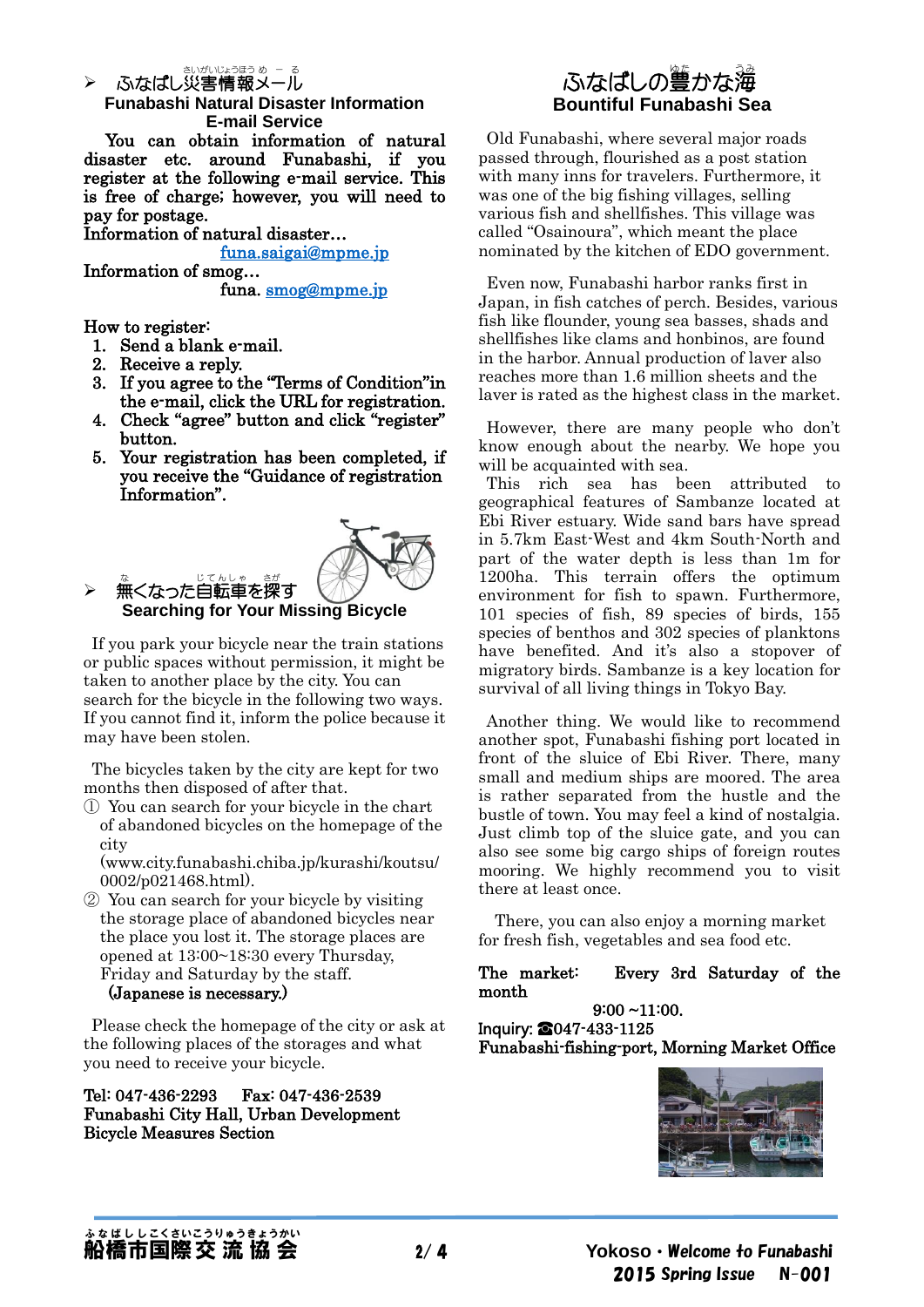

## **Rainy Season! Ways to Prevent Mold**

June and July are rainy season in Japan. It's also called the season of mold. Some mold are visible to the eye. But many funguses called spore are floating in the air. We have many spores inside our bodies, but they are not usually harmful because of our immune system. However, in case of too many spores floating around, our immune system decreases and we may suffer health damages like infections, allergies and etc.

During rainy season, we tend to have a weakened immune system because of tiredness. We should be careful this more than usual.

Mold spores thrive between 25℃~30℃ and over 70% humidity. Under these conditions, spores grow around and spread out more spores. Your room may become full of spores. It's not only good to avoid eating food with mold, but it's also necessary to reduce the spores in your room.

An effective way is to have good ventilation by changing the room's air. Please exchange the air also even in the corners of your drawers. Less dust is important, but please be careful while using a vacuum cleaner. It spits out many funguses into the room. During cleaning, you should open the windows and wear a mask and remove it after your room's air has been ventilated.

## クリーン船橋530の日 5月31日(日) く り - ん ふなばしごみぜろ ひ がつ にち にち **Clean Funabashi Day of 530 May 31 (Sunday)**

May 31(Sun) is a city campaign day for making Funabashi clean and livable. We have 2 campaign days, one in the spring and another in the autumn. Citizens gather to clear up the city.

People gather for each "CHOKAI" or "JICHIKAI" (association of neighbor) and walk to the nearby primary school while picking up trash.

Why don't you join the group? Some encounters with your neighbors are surely waiting for you.

Please ask your neighbors, where and what time. And try to say, "Hello".

出 で かけてみよう EVENTS

#### 桜 さくら 並木 な み き のライトアップ ら い と あ っ ぷ i. **Night Viewing for Cherry Blossom Trees**

When: End of March thru. April 12th Where: Ebi River

(between Fujimi Bridge and Yasakae Bridge) April 12may be changed depending on the blossom.

Access: 15min. walk or 5 min. bus from North JR Funabashi

Night viewing follows on both sides of Ebi River. Many people always enjoy this area as a jogging course. During cherry blossom season, more than 500 cherry trees are lighted up by the city.

Recommendable view it is! Please go and enjoy. It's a beautiful sight.

**Further information:** See the city homepage , or contact ☎047-436-2472

Funabashi C. Commerce & Industry Promotion Section



> 潮干狩り一船橋三番瀬 l. **Shellfish Gathering –Funabashi Sambanze**

When: April 17 through June 21

Not opened every day. Available time zone is also different day by day depending on the tide situation.

Where: Funabashi Sambanze Beach Park Access: Bus; last stop from JR Funabashi-south, Keisei Line,Funabashi or Keiyo Line, Futamata-Shinmachi

## Charges and options:

You should check the entrance charge, discount, the parking places, what goods to bring, what goods to rent, how to buy shellfish and other conditions in advance before starting.

Further information:

Home page:

park-funabashi.or.jp/bay/bshio.html ☎047-435-0828 Funabashi Sambanze Beach Park